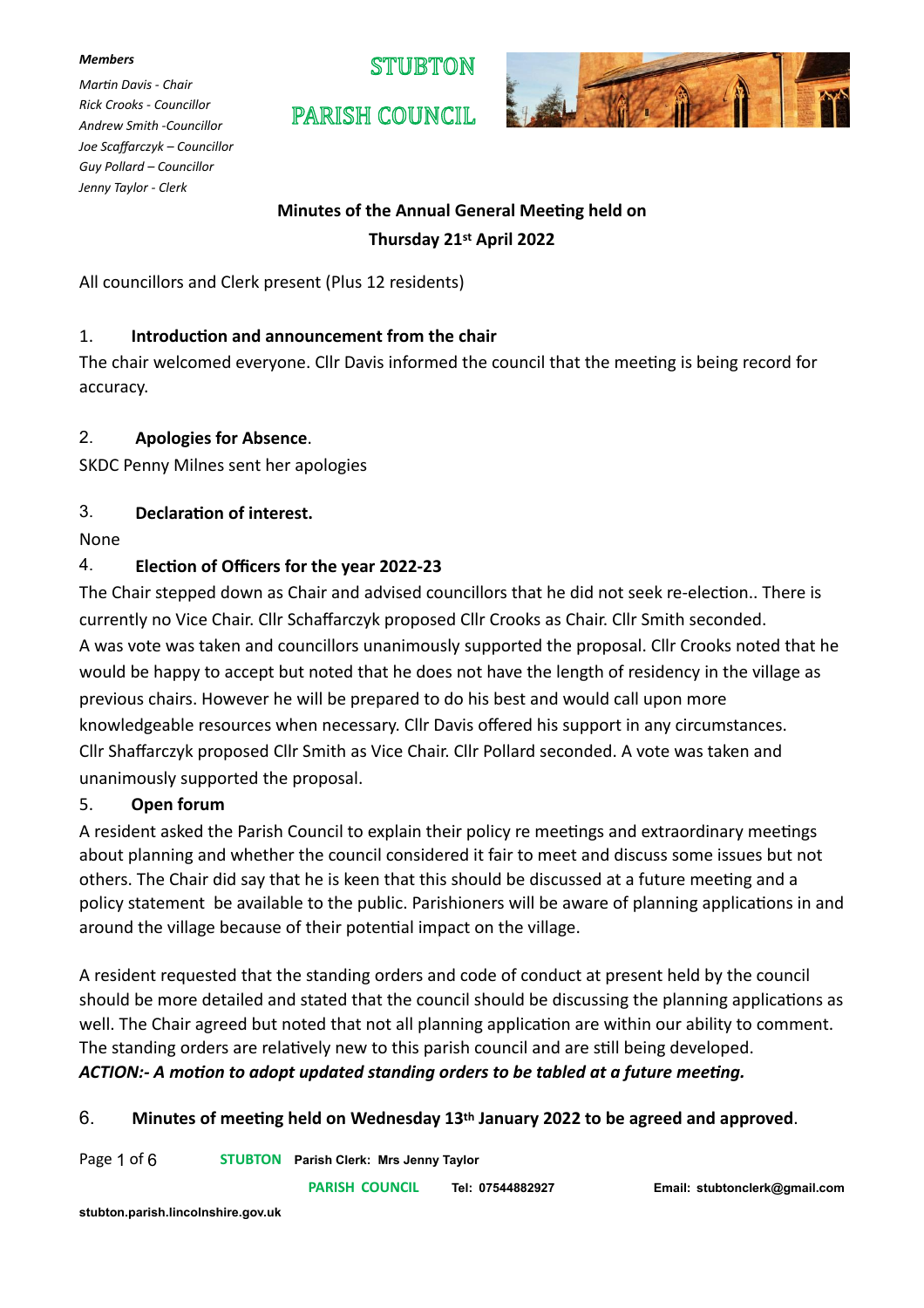These were proposed by Cllr Smith and seconded by Cllr Crooks and carried, as a true and accurate record, and signed by the Chair.

### 7. **Planning application and appeals –**

7.1 S20/0098 Continuation of use of shooting ground, Brandon Clay Shooting 01/04/2022… additional to the Noise Management Plan 07/02/2022

The Chair advised that this is a complex issue which we have received before and commented upon previously in terms that it has not meeting the nature of the Neighbourhood Plan. In view of the time frame for comment passed prior to the next Council meeting, the Councillors decided to submit to SMDC a reiteration of our prior submission as a strong objection as follows:-

 "We strive as a village to maintain the ethos of Stubton Neighbourhood Plan and for this reason the above application is strongly objected by the Parish Council. The peace, quiet and tranquility enjoyed in our village, the care with protecting greenspace and respect for nature are key to our residents' aims. Noise pollution from an increase in shooting days from 50 to 150 plus an increase in footfall of shooters would greatly compromise our Community Policies set within the Stubton Neighbourhood Plan. We repeat that we strongly object to this application!" Fenton parish meeting has undertaken a great deal of work on this issue and their detailed knowledge assisted our commentary.

7.2 S22/0655 Erection of a single storey double garage to the front of the dwelling**:** 8 Claypole Road – The Councillors agreed no comments

7.3 S21/1333 Planning Appeal Home Farm Cottage, Fenton Road APP/E2530/W/21/3289681 – The Chair advised that this is in relation to a section 73 application to revise a previously approved application. The appeal is to the refusal of SKDC to add a second storey to the garage. Parish Council's prior comment was neutral. The Council note that an agreement is in place in relation to the potential impact of the development on the solar panels of the Village Hall which was a prior concern. No further comment by councillors.

# 8. **Update by Cllr Alexander Maughan for Lincolnshire County Council** –

- He thanked residents for the highest turnout at meetings, their support and interest in issues across the county.
- Crisis in Ukraine is supported by residents of Stubton offering homes to refugees; Lincolnshire Fire rescue have donated equipment to the Ukrainian fire service.
- County Council continues to support local businesses on our Lincolnshire East Coast; grants to help businesses to go digital. The new Beach Hut Café at Huttoft (Boat Café) developed by the County Council and now rented out to local businesses.
- County Council budget been cut. £12m /25% of budget deduction from highways so to continue the maintenance of roads and an acceptable level of service, the council tax increase of 3% for adult social care precept and 2% general tax has been necessary to support this. The challenge is to work effectively with the present resources. Cllr Maughan remains committed to repair roads so encourages residents to file requests on 'FIXMYSTREET' and get report numbers to email to him which will be chased up in a reasonable time scale. 2025 – Clensey Lane and Doddington lane proposed full reconstruction but strong emphasis on recording complaints on FIXMYSTREET. Every request is listed and assessed on the basis of reports.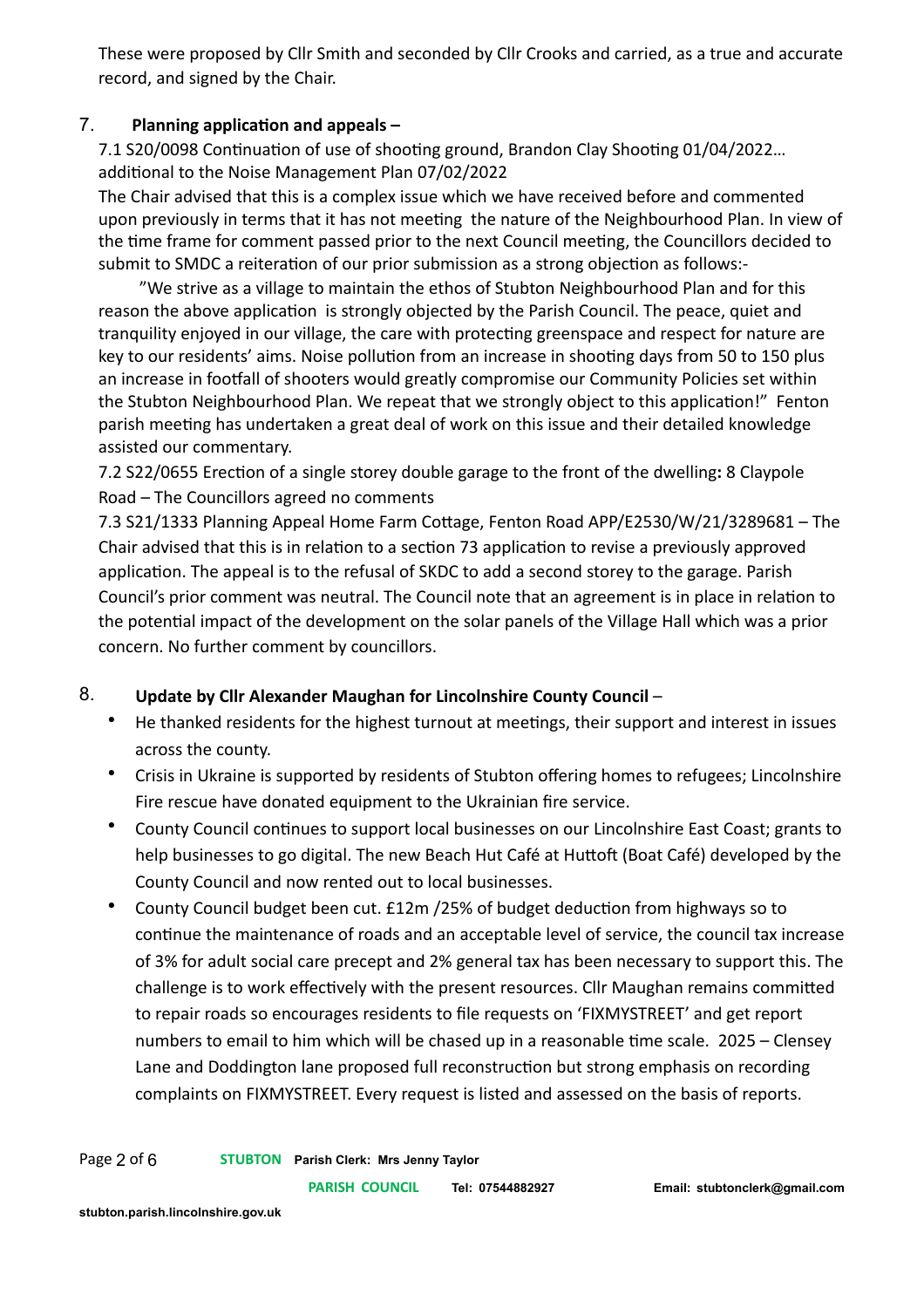- A1 road safety a concern that there should be improvement eg Tollbar approach road at Marston like a T-junction onto a dual carriageway so very dangerous. However there is no budget for slip road improvement – limited to lining and signage in their programme of safety works and at the moment the only allocated work between Grantham and Newark except for a new sign on a sharp bend on a slip road there. Cllr Maughan has met with local MP Caroline Johnson at Tollbar Road. She agrees this should be followed up and has met with government ministers of the Department of Transport.
- Traveler sites A resident raised the site at Beckingham which is North Kesteven. In South Kesteven there is an issue between Grantham and Newark re 'Popup Sites'. Sites have appeared without planning permission then retrospective plans being submitted. South Kesteven decided not to allocate any traveler sites and hence when planning officers find it difficult to refuse them despite how inappropriate those developments might be in some locations. Cllr Maughan felt that there needs to be a policy change to deal with this and make it fairer.

**Question –** a resident asked about the recurring fire at Fen Lane, Long Bennington. Cllr Maughan says that it has now been extinguished. Material was spread and fire put out with a mixture of water and foam. The Environment agency is continuing to carry out the legal processes against the operator and the landowner but no details are being divulged by the environment agency. There is a concern that there is a now a thin layer of dry waste material that needs to be addressed asap after the court proceedings have been concluded. The resident commented that the decision to burn out the fire was causing a strong threat of pollution to the atmosphere and was there a policy that this should not be done again? Cllr Maughan stated that with a fire of that size and that type there is a joint approach by SKDC, the fire and rescue and the Environment Agency. Cllr Maughan had a reservation about this because of the proximity to residential property and wind direction. Environment Agency was blocking the use of water because of pollution into water sources. They also did an air quality measure and were not concerned. The cause of the fire was unknown. The aim of the Environment Agency prosecution is to recover costs and force the landowners to clear the site. This is one of a long list of this National organisation which is not accountable to anybody locally.

**Question -** A resident asked Cllr Maughan why the management of settling Ukrainian refugees in the area was very slow, with some actions having been missed and help and support is inaccessible. Similar councils have dealt with this crisis more efficiently. Newark and Sherwood has supplied a caseworker, a support network and given £200 cash rather than voucher which in the opinion of the resident are less flexible to spend. Cllr Maughan apologised to the resident for the failings of Lincolnshire Council and explained that there may have been an accountability issue between the two authorities, LCC and SKDC, which he said was not an excuse. He offered to chase the issue up if the resident emailed him with details of who the resident has spoken to and the problems encountered.

Cllr Crooks mentioned Doddington Lane – there are now 2 'bend' signs on obvious bends. But these are useful for the 30 signs erected by the CATTS Speed calming group.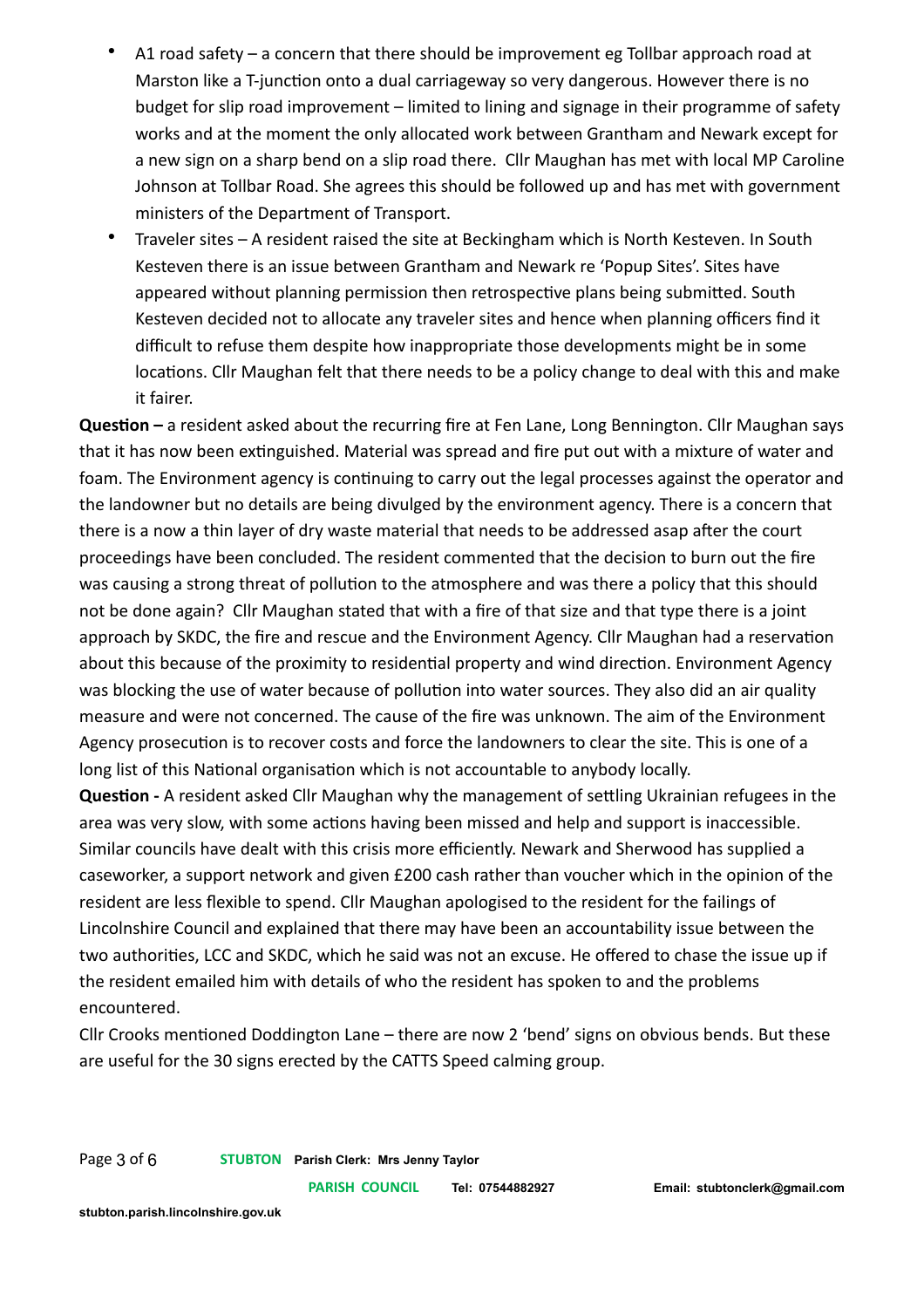A resident raised the problem of fly tipping on Fenton Lane. Cllr Maughan advised the resident to report any concerns on the SKDC website. SKDC will not accept reports on FIXMYSTREET which in parallel do not deal with littering.

# 9. **Financial update (APPENDIX 1)**

9.1 Payment requiring approval - None

9.2 Payments since last meeting – BKVC village sign paid £146.10

9.3 Current financial situation. (Appendix 1)

Start of year  $2021/2 = 64386.49$  Balance = £2836.83 Total expenditure 2021/2 = £1549.66 Precept for 2022/3 will be £1400.

 9.4 The AGAR has been completed signed of by J.Bratton. This includes the Annual internal Audit report, details of accounts, bank statements and receipts for the year, a notice of public rights and accountability and a Certificate of Exemption. A copy of the AGAR will be sent to each councilor to check but this has already been checked by our accountant and should be signed by the Chair and uploaded onto the parish council website for public viewing before 2<sup>nd</sup> June.

The Clerk suggested an agenda item next meeting to change banks from TSB to make it possible to use online banking. Agreed by the Council.

### *ACTION:- Clerk to draft motion for next meeting*

# 10. **Community matters**

### 10.1 **Council Spend**.

- Village hall sign £146.10;
- Planting £100;
- Gift to Save the Children £50;
- Purchase of Ukraine flag £6.89 ALL PAID

# **10.2 Update from Community Speed Sub-committee (CATTS) – Alex Kirk is now Chair**

- Bin stickers are now available and are being used by householders along the main roads . There are 4 per household. Very slow uptake but going to advertise on the Stubton Facebook page to get more to join in.
- 30 mph speed signs have been secured on posts around the village Stringent policies are in place to manage the committee's work.
- Application for horse signs rejected on the grounds that there have been no accidents with horses. There are a number that go through the village and there is a need to improve safety for them.
- The group wants to fund raise to move forward with some of the actions. Trying to secure funds through donations and grants.
- Two areas to focus on: Painted roads; Vehicle activated signs.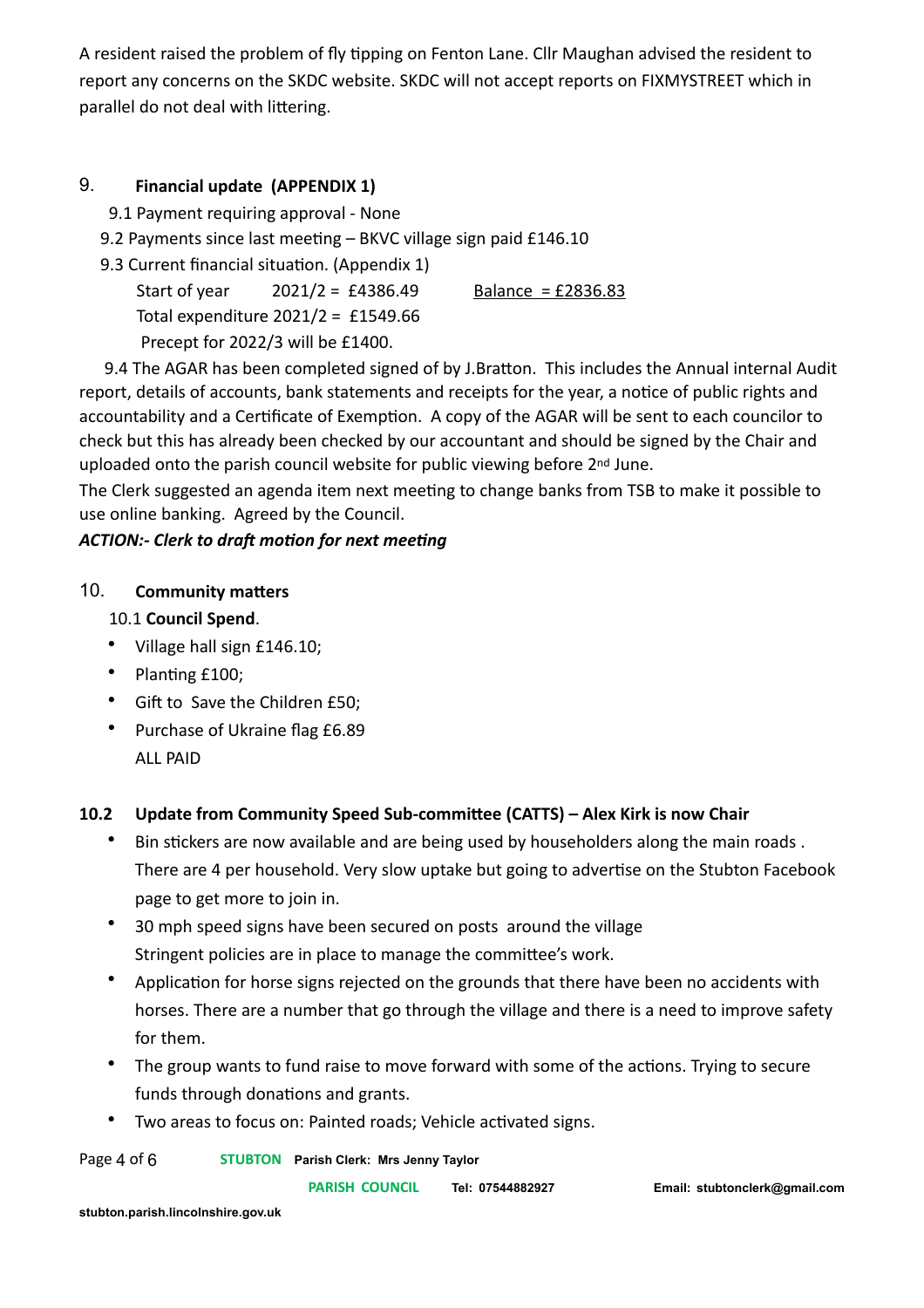- Three main aims: Litter; ANPR; Speeding through the village.
- The Committee wants to similarly confront the issue of fly tipping, traffic movement.
- CATTS needs a bank account
- The group has two community initiatives in mind and will invite Cllr Maughan to their next meeting.

# **10.3. Update on renovation of telephone box housing the defibrillator**

Cllr Davis has been in touch with the contractor who gave the accepted quote of £400 but he has stopped doing that sort of work. Cllr Davis suggested Chris Hudson to complete the job. Voted unanimously.

# *ACTION: Clerk to contact Chris Hudson*

# **10.4. Queen**'**s Platinum Jubilee Update - Cllr Davis on the Hub Jubilee Committee's plans .**

- Chair of PC to be asked to officiate the toast. The Chair accepted.
- Hub can obtained some cones for St Martin's Close. On
- **Thursday** beacons will be lit across the country but Stubton will not be replicating this.
- **Saturday,** 5K walk/cycle/run followed by afternoon events from 2pm at The Garth. There will be various activities at The Garth.
- **Sunday** street party 1400-16.00 at St Martin's Close. Village stocks for the Chair of the PC
- Cllr Smith contacted nearby parishes to see if they wished to share entertainment but there appeared to be little possibility of this because others parishes had already made their arrangements but at a cost we could investigate the Newark Town Band.
- Volunteers are needed for the event and requests for this would be put out by email, leaflet and noticeboard. Bunting and decorations erected by Hub at St Martin's Close. Just a few balloons are needed by the gates of The Garth but no further decorations are needed. Volunteers are needed for donations of cakes/savouries.
- £2 entry for raffle and Air Ambulance Charity. Hub is to provide the toast.
- Tickets to be reserved by 19<sup>th</sup> May to get an idea of numbers.
- Union flag to be raised every day with timings from the palace in accordance with any direction because this is a civic function.
- The Hub will buy condiments and salad items to go with the Hog Roast and vegetarian items. Details of any other food required is to be brought by residents. Poor weather. Large gazebo. Prizes are need for the quiz. Cakes/biscuits/scones needed to be donated. Prizes and children's sweets are needed.
- Next meeting Thursday 19th May 7pm.

A resident suggested that Mr John Rose be approached to do the toast. *ACTION: Chair to discuss with Mr Rose*

# **10.5 Village Sign - survey was distributed to all households (APPENDIX 3)**

The Survey was reported at the last meeting. There have been no further response. 28% Painted sign

20% Pedestal information sign

20% Carved wooden painted sign

#### Page 5 of 6 **STUBTON Parish Clerk: Mrs Jenny Taylor**